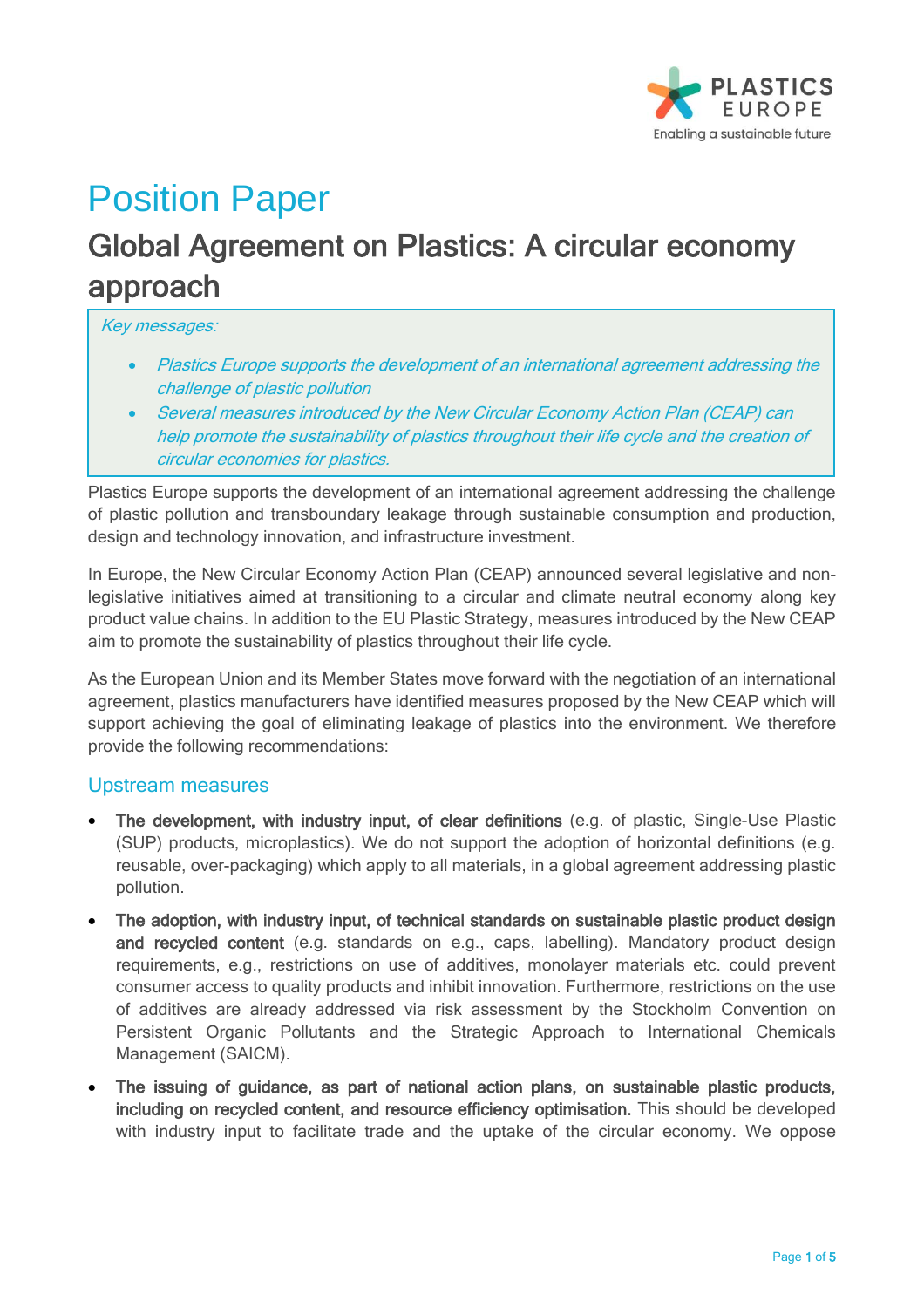

mandatory, top-down and plastic-specific international sustainability criteria. These would lead to restrictions and bans and will not allow flexibility, which is important for countries to adapt their regulatory framework and prevent adverse environmental, health, and socio-economic impacts.

- The development of a methodology to prevent plastic waste pollution based on UNEP Life-cycle initiative on SUP products. We recommend avoiding the adoption of mandatory restriction measures, e.g., SUPD-like product bans, consumption reductions, to avoid unintended consequences, including on sanitation (drinking water, food conservation), health (disposable masks and gloves) and safety.
- The sharing of best practices, building on the experience of the Circular Plastic Alliance<sup>1</sup> (CPA) as value-chain initiative to establish targets on recyclates and how to reach them, as well as on sustainable plastic products. The adoption of top-down mandatory targets for recycling will preclude much needed flexibility, which is key for countries to adapt their regulatory framework and prevent adverse environmental, health, and socioeconomic impacts.

#### Midstream measures

- The adoption of technical standards on waste management, i.e., sorting, collection and recycling technologies (including mechanical and chemical recycling). Examples include the Circular Plastics Alliance request to CEN on plastic waste quality; Eco-design and Advanced Recycling definitions including mass balance by Japan Chemical Industry Association together with ISO; standards on eco-design and pyrolysis oil developed by China Petroleum and Chemical Industry **Federation**
- The adoption of guidance to support the development of country- or region-specific plastic waste management plans and infrastructure as well as enabling policies (e.g., Extended Producers Responsibility (EPR)). The establishment of regulatory top-down measures in national action plans should be avoided to allow flexibility and adjustment to local circumstances, as well as coordination with other national action plans, e.g., on marine litter, climate change. For example, mandatory End of Waste (EoW) criteria for specific plastic wastes should not be part of national action plans. Instead, guidelines would support the uptake of the circular economy.
- The control of waste shipment to be considered exclusively under the remit of the Basel Convention, including measures that are designed to prevent illegal waste shipments, such as enforcement of existing transboundary waste shipment laws, e.g., controls and inspections. This is to avoid duplication and/or inconsistencies on the control of waste shipment. In addition, bans may be counterproductive for countries (e.g., Small Island Developing States) that do not have in place adequate infrastructures for the Environmentally Sound Management (ESM) of waste.

<sup>&</sup>lt;sup>1</sup>The CPA aims to boost the EU market for recycled plastics to 10 million tonnes by 2025. The alliance covers the full plastics value chains and includes 300 organisations representing industry, academia and public authorities.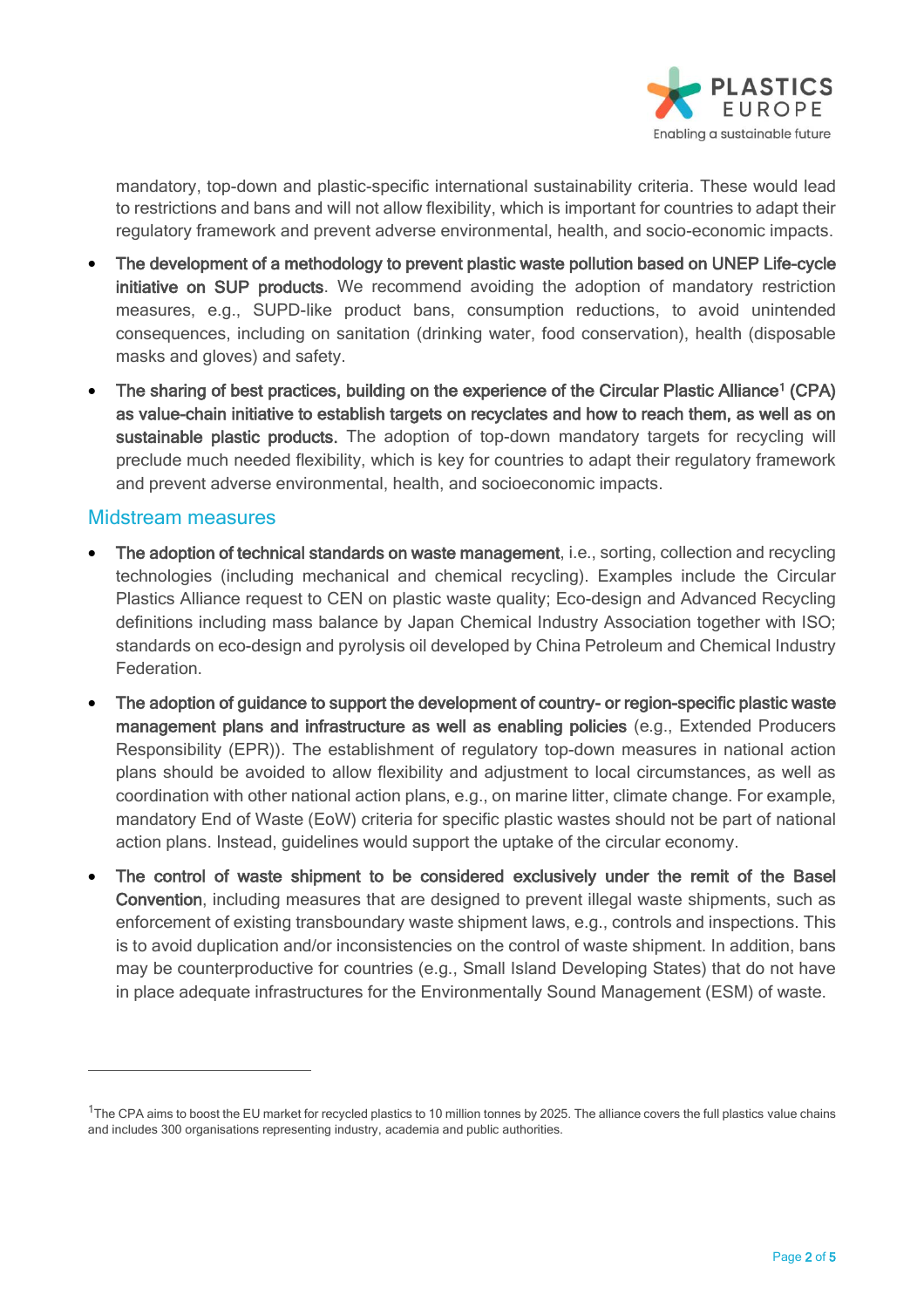

• The establishment of a globally led system to promote environmentally sound management of waste. For example, a certification platform for recycling facilities run via an independent and global organisation that sets the rules to audit and verify practices in relation to waste (e.g., Basel Convention, standardisation body such as ISO, ISCC) and standard specifications for plastic waste combined with standardised testing and verification protocols.

#### Downstream measures

- The establishment of a sustainable financing mechanism, including:
	- o Development of assistance and capacity building
	- $\circ$  Data collection to understand the scope and needs at all government levels
	- o Public-Private partnerships
- The adoption of effective EPR-like schemes, underpinned by enabling national/regional policies (e.g., mandatory recycling or recycled content targets to drive the re-design of products and increase recyclability to enable a circular economy). More concretely, such schemes should:
	- $\circ$  Be designed for local conditions to ensure solutions that meet the needs and economies of their area and help build sustainable business models that benefit local communities, including the informal workers/waste collectors. Systems designed in developed countries may not be effective in developing countries.
	- o Engage the informal waste picker community, if relevant, as well as the private sector during the design process.
	- o Be material neutral to ensure participation across all packaging types and address all materials in the waste stream, not just plastic.
	- o Include strong legislative or regulatory frameworks to address free riders.
	- o Ensure proper oversight and monitoring.
	- o Work with and empower Producer Responsibility Organizations (PROs)
	- $\circ$  Develop a "ring-fenced" program so funding cannot be diverted for other purposes.

We do not support taxes or fees (e.g., on plastic, packaging or recycling) which are only marginally able to drive consumer behaviour, as they are not assessed at the point where a consumer can decide how to dispose of a product. A tax on plastic could also lead to plastic deselection or substitution, with unintended consequences such as increase in food waste and GHGs emissions. Finally, unless directly allocated into waste management infrastructures, a tax deposited into general funds will inhibit innovation in design for recycling and investments in new recycling technologies.

Please contact: Plastics Europe Anne-Gaëlle Collot Senior Manager Circularity [anne-gaelle.collot@plasticseurope.org](mailto:anne-gaelle.collot@plasticseurope.org) Phone: +32 (0)2 792 30 46 Mobile: +32 (0)497 06 00 98 February 2022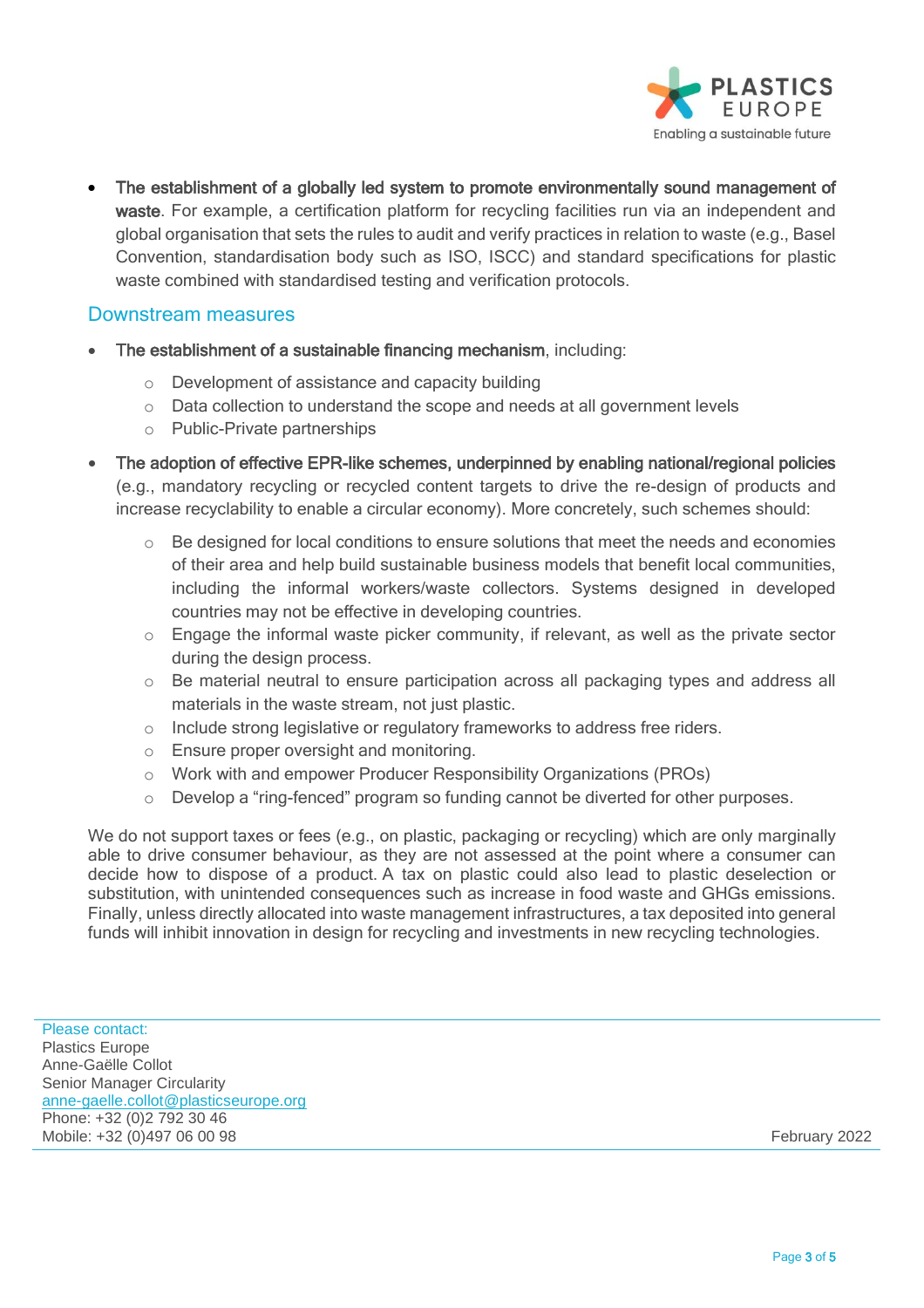

### Annex – Plastics Europe Decision trees on Single-Use Plastics

#### **Decision tree – Is this a single-use plastic food container?**

Source: PlasticsEurope